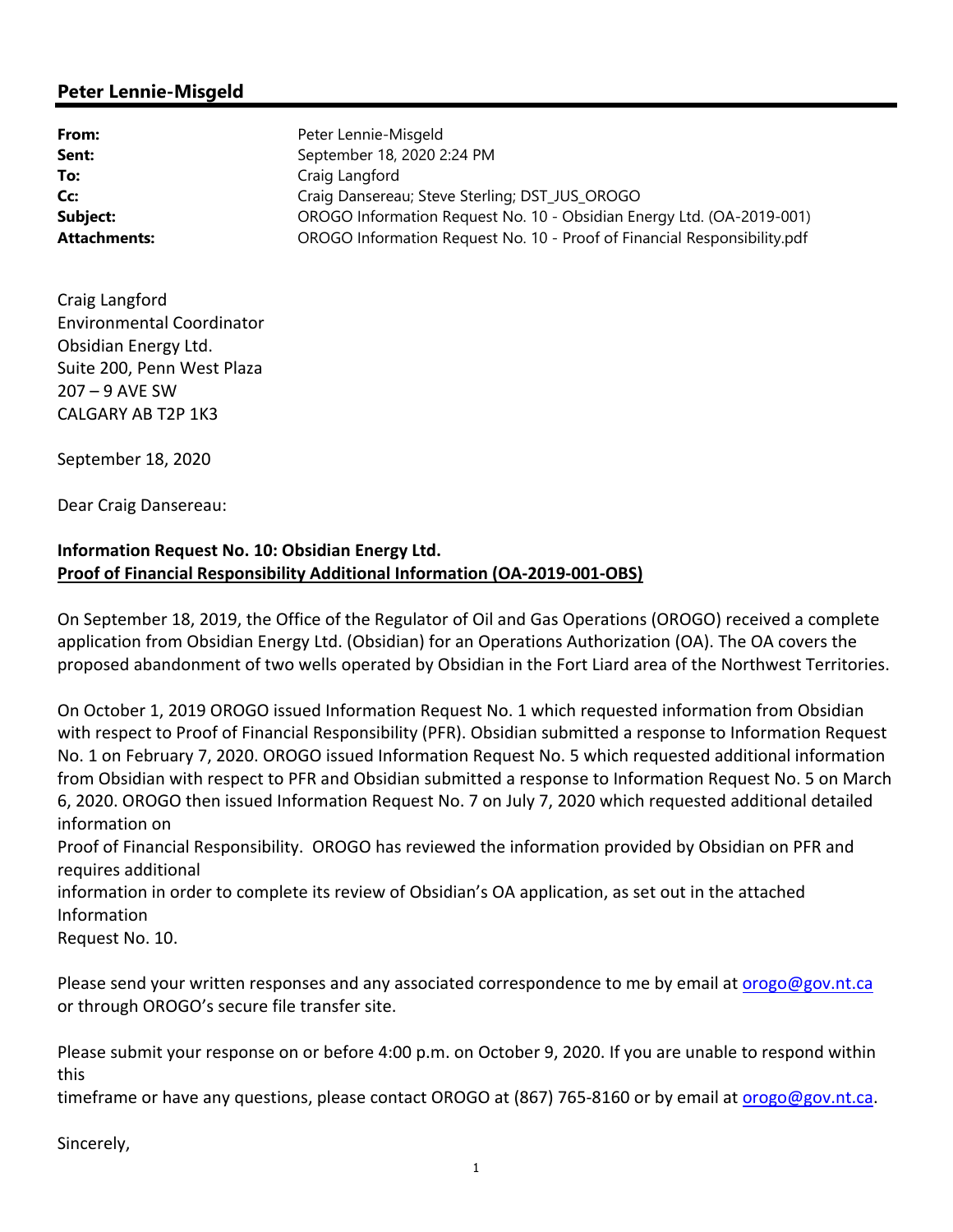Janpeter Lennie‐Misgeld Senior Advisor, Legislation and Policy

#### **Mr. Janpeter Lennie‐Misgeld**

Senior Advisor, Legislation and Policy| Conseiller principal, Législation et politiques Office of the Regulator of Oil and Gas Operations | Bureau de l'organisme de réglementation des opérations pétrolières et gazières Government of the Northwest Territories | Gouvernement des Territoires du Nord‐Ouest PO Box 1320 Yellowknife NT X1A 2L9 Tel | Tél: 867‐767‐9097 ext 78003 Fax | Téléc: 867‐920‐0798 Web | Site web : www.orogo.gov.nt.ca NWT‐NU Spill Line: 867‐920‐8130 OROGO Incident Reporting Line | Pour signaler un incident: 867‐445‐8551

### **Mársı | Kinanāskomitin | Thank you | Merci | Hąį' | Quana | Qujannamiik | Quyanainni | Máhsı | Máhsı | Mahsı̀**

#### IMPORTANT NOTICE:

This transmission contains confidential information intended for a specific individual and purpose. The information is private, and is protected by law. If you are NOT the intended recipient or the authorized agent thereof, you are hereby notified that any disclosure, copying, distribution, or taking of any action in reference to the information in this email is strictly prohibited. If you have received this email in error, please notify me immediately by return email and delete all copies of the original message. Thank you.

Le présent message est destiné uniquement à l'usage de la personne ou de l'entité à laquelle il est adressé et peut contenir des renseignements privilégiés, confidentiels ou soustraits à la divulgation en vertu des lois applicables. Si vous n'êtes pas le destinataire prévu du présent message, ni l'employé ou le mandataire chargé de sa transmission au destinataire prévu, vous êtes avisé que toute diffusion, distribution ou copie de la présente transmission est strictement interdite. Si vous avez reçu le présent message par erreur, veuillez le supprimer immédiatement et nous en aviser par téléphone. Merci.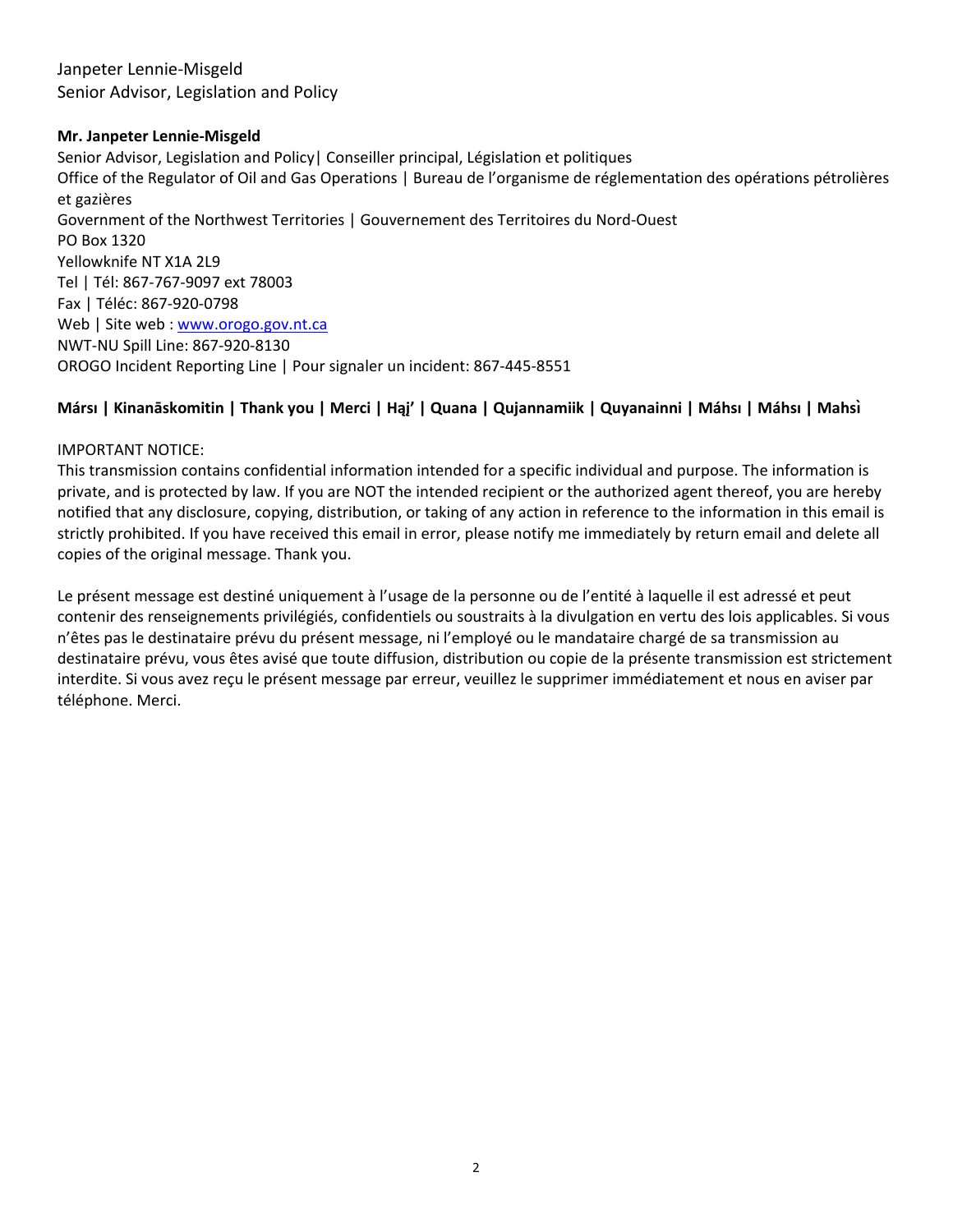## **Information Request No. 10 Obsidian Energy OA-2019-001-OBS**

# **10.1 Access Costs**

## **Preamble:**

In Information Request No. 7, Obsidian Energy Ltd. (Obsidian) was asked to provide detailed information on when a third party clean up would occur either during the icefree months or during the following winter season and why. Obsidian was also asked to provide information on access road costs but for both requests, Obsidian did not provide the requested information.

## **Request:**

- For the C-31 well site, please clarify the following:
	- o whether the third party clean up would occur during the ice-free months or during the following winter season and why;
	- o If the clean-up is to occur during the ice-free months, please clarify how the site would be accessed and what costs would be incurred to do so (for example, if by helicopter, estimated number of hours of flight time required); and
	- o If the clean-up would occur during the following winter season, please clarify how the third party would gain access to the all-season road to the C-31 well site if the ice bridge is not in place and an estimate of the cost for such alternate access and what the construction of the 80 m access road from the all-season road to the C-31 well site would cost (cost per km).
- For the K-32 well site, please clarify the following:
	- o whether the third party clean up would occur during the ice-free months or during the following winter season and why;
	- o If the clean-up would occur during the ice-free months, please clarify how the site would be accessed and what costs would be incurred to do so (for example, if by helicopter, estimated number of hours of flight time required);
	- o If the clean-up would occur during the following winter season, please clarify what the construction of the total winter road from Fort Liard to the K-32 well site would cost, in the event that this road is not constructed by the company to which it is permitted (total length of the winter road from Fort Liard to the K-32 well site and cost per km); and